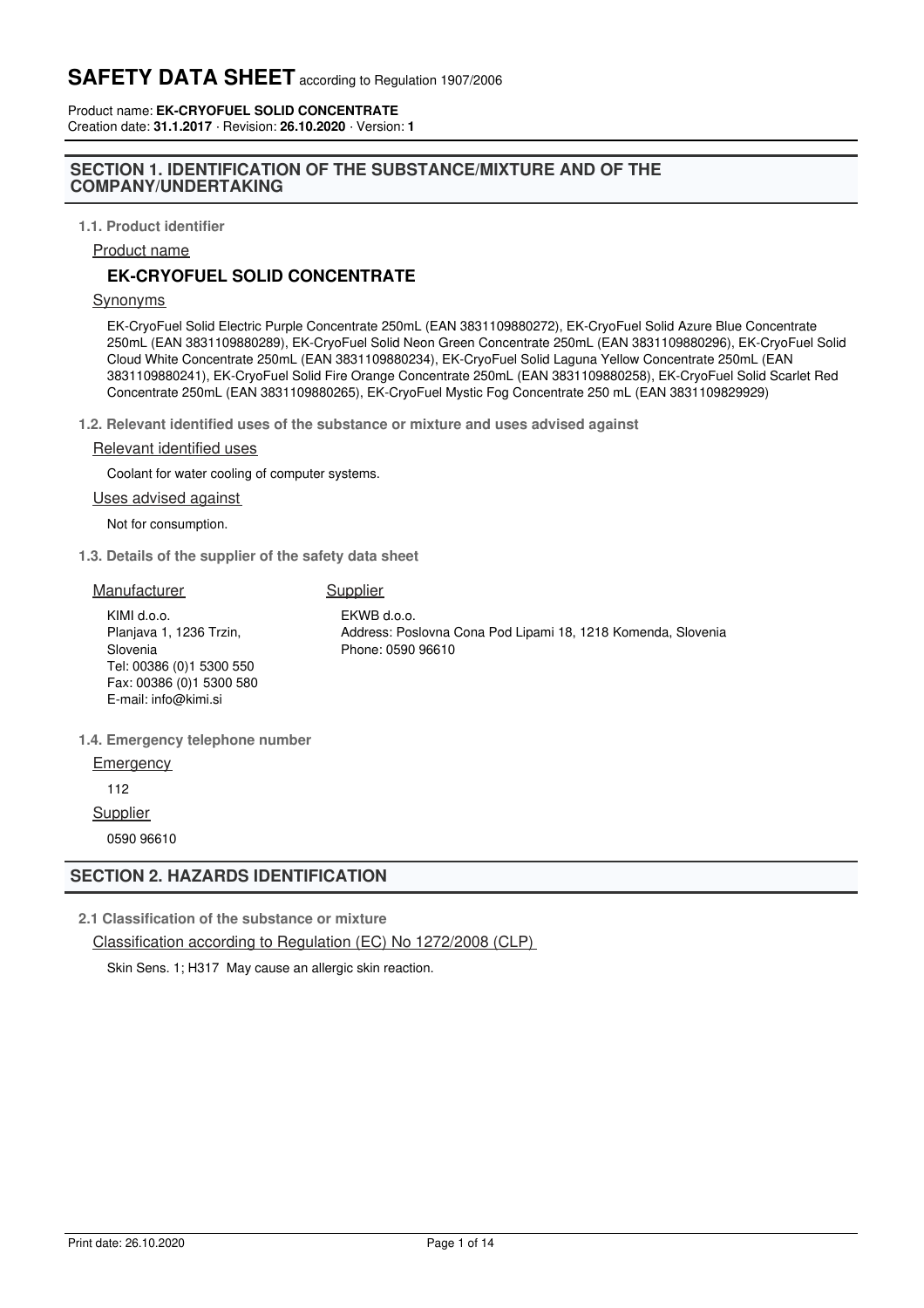Product name: **EK-CRYOFUEL SOLID CONCENTRATE** Creation date: **31.1.2017** · Revision: **26.10.2020** · Version: **1**

## **2.2 Label elements**

2.2.1. Labelling according to Regulation (EC) No 1272/2008 [CLP]



#### Signal word: **Warning**

H317 May cause an allergic skin reaction.

P102 Keep out of reach of children.

P301 + P330 + P331 IF SWALLOWED: rinse mouth. Do NOT induce vomiting.

P312 Call a POISON CENTER/doctor if you feel unwell.

P501 Dispose of contents/container in accordance with national regulations.

### 2.2.2. Contains:

reaction mass of: 5-chloro-2-methyl-4-isothiazolin-3-one and 2-methyl-2H-isothiazolin-3-one (3:1) (CAS: 55965-84-9, Index: 613- 167-00-5)

#### 2.2.3. Special provisions

Special hazards are not known or expected.

#### **2.3. Other hazards**

No information.

# **SECTION 3. COMPOSITION/INFORMATION ON INGREDIENTS**

#### **3.1. Substances**

For mixtures see 3.2.

## **3.2. Mixtures**

| <b>Name</b>                                                                                               | <b>CAS</b><br><b>EC</b><br><b>Index</b> | $\%$         | <b>Classification</b><br>according to<br><b>Regulation (EC)</b><br>No 1272/2008 (CLP)                                                                                                                                                      | <b>Specific Conc.</b><br><b>Limits</b>                                                                                                                                                                                    | <b>REACH</b><br>Registration<br>No. |
|-----------------------------------------------------------------------------------------------------------|-----------------------------------------|--------------|--------------------------------------------------------------------------------------------------------------------------------------------------------------------------------------------------------------------------------------------|---------------------------------------------------------------------------------------------------------------------------------------------------------------------------------------------------------------------------|-------------------------------------|
| sodium 2-ethylhexanoate                                                                                   | 19766-89-3<br>243-283-8                 | $1 - 2.5$    | Repr. 2; H361d                                                                                                                                                                                                                             |                                                                                                                                                                                                                           |                                     |
| reaction mass of: 5-chloro-2-methyl-4-isothiazolin-3-<br>one and 2-methyl-2H-isothiazolin-3-one (3:1) [B] | 55965-84-9<br>613-167-00-5              | $0.01 - 0.1$ | Acute Tox. 3; H301<br>Acute Tox. 2; H310<br>Skin Corr. 1C; H314<br>Skin Sens. 1A; H317 H315: 0.06 % ≤<br>Eye Dam. 1; H318<br>Acute Tox. 2; H330<br>Aquatic Acute 1;<br>H400 [M=100]<br>Aquatic Chronic 1;<br>H410 [M=100]<br><b>EUH071</b> | Skin Corr. 1C:<br>H314: $C \ge 0.6$ %<br>Skin Irrit. 2:<br>$C < 0.6 \%$<br>Skin Sens. 1A:<br>H317: $C \ge$<br>0.0015%<br>Eye Dam. $1$ ;<br>H318: $C \ge 0.6$ %<br>Eye Irrit. $2$ ;<br>H319: 0.06 % $\leq$<br>$C < 0.6 \%$ |                                     |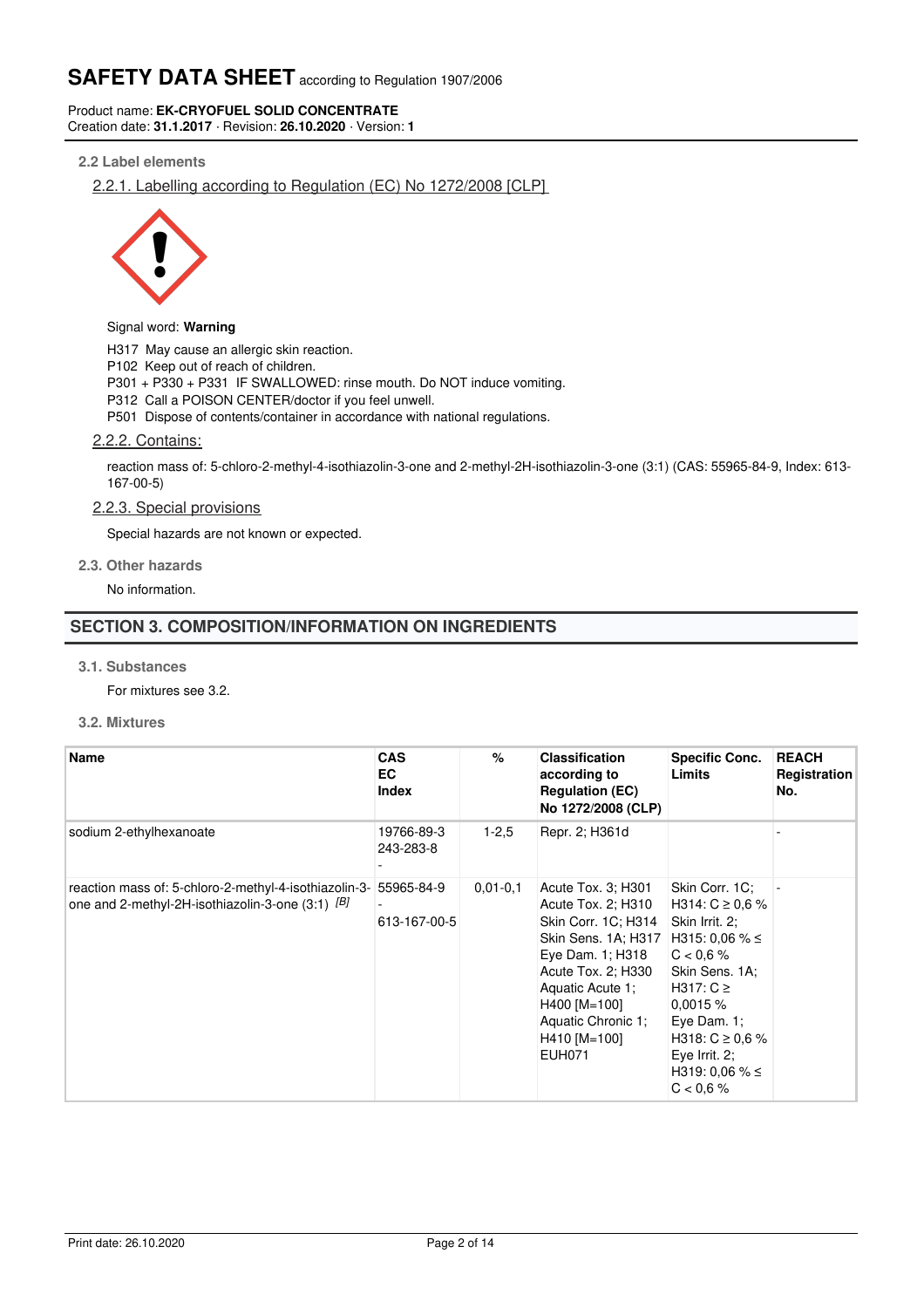#### Product name: **EK-CRYOFUEL SOLID CONCENTRATE** Creation date: **31.1.2017** · Revision: **26.10.2020** · Version: **1**

## Notes for substances:

**B** Some substances (acids, bases, etc.) are placed on the market in aqueous solutions at various concentrations and, therefore, these solutions require different classification and labelling since the hazards vary at different concentrations.

In Part 3 entries with Note B have a general designation of the following type: "nitric acid … %".

In this case the supplier must state the percentage concentration of the solution on the label. Unless otherwise stated, it is assumed that the percentage concentration is calculated on a weight/weight basis.

## **SECTION 4. FIRST AID MEASURES**

#### **4.1. Description of first aid measures**

#### General notes

Never give anything by mouth to an unconscious person. Place patient in recovery position and ensure airway patency.

#### Following inhalation

Remove patient to fresh air - move out of dangerous area. If symptoms occur, seek medical advice.

#### Following skin contact

Take off all contaminated clothing. If symptoms persist seek medical attention. Wash affected skin areas thoroughly with plenty of water and soap.

#### Following eye contact

Immediately flush eyes with running water, keeping eyelids apart. If irritation persists, seek professional medical attention.

#### Following ingestion

Do not induce vomiting! Rinse mouth thoroughly with water. In case of doubt or if feeling unwell seek medical help. Show the physician the safety data sheet or label.

**4.2. Most important symptoms and effects, both acute and delayed**

#### Inhalation

Excessive exposure to spray mist, fog, or vapours may cause respiratory irritation.

#### Skin contact

May cause sensitisation by skin contact (symptoms: itching, redness, rashes).

#### Eye contact

Contact with eyes can cause irritation (redness, tearing, pain).

#### Ingestion

-

May cause nausea/vomiting and diarrhea.

**4.3. Indication of any immediate medical attention and special treatment needed**

## **SECTION 5. FIREFIGHTING MEASURES**

## **5.1. Extinguishing media**

## Suitable extinguishing media

Carbon dioxide. Dry chemical powder. Water spray. Alcohol resistant foam.

### Unsuitable extinguishing media

Full water jet.

#### **5.2. Special hazards arising from the substance or mixture**

## Hazardous combustion products

In case of a fire toxic gases can be generated; do not inhale gases/smoke.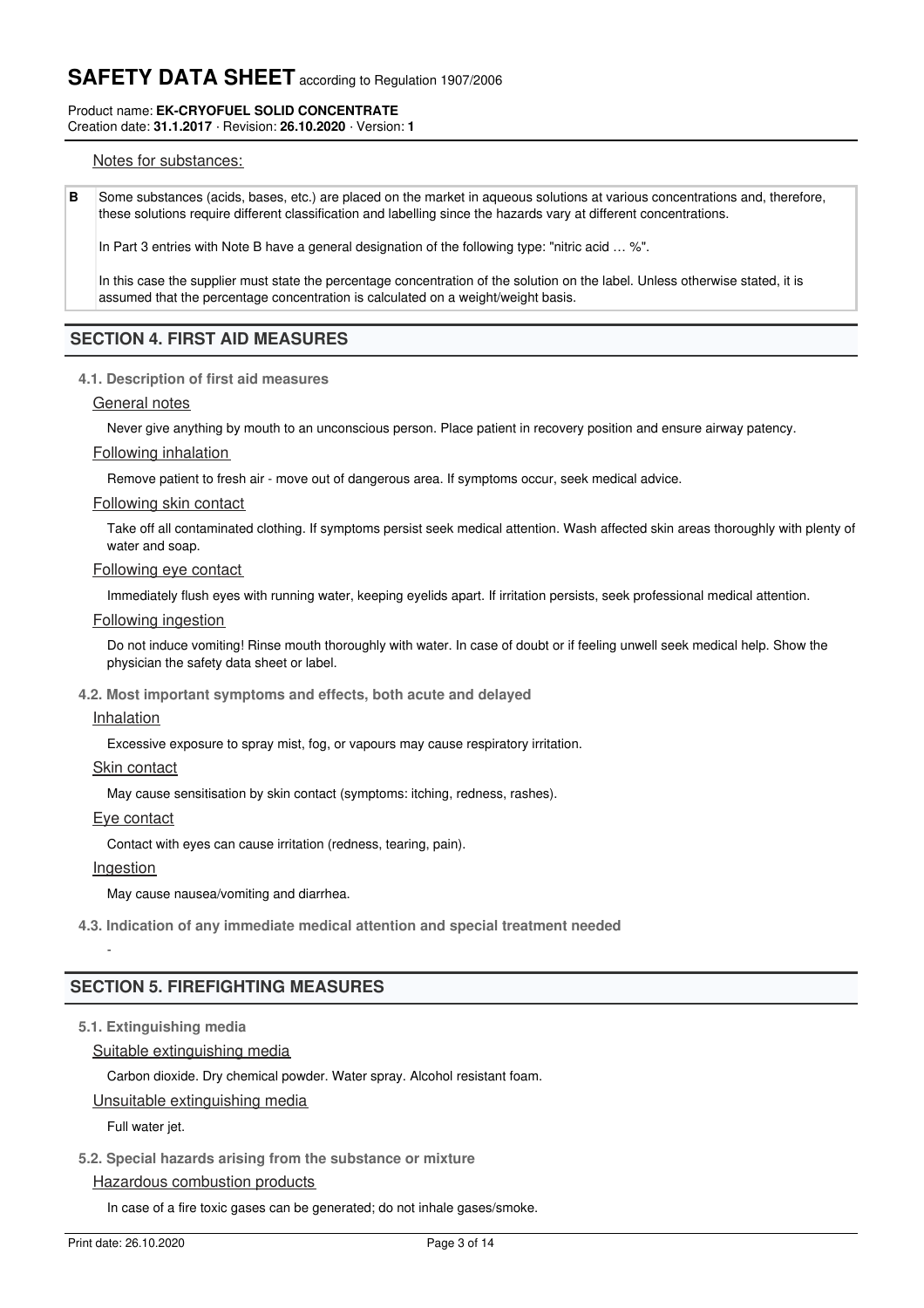#### Product name: **EK-CRYOFUEL SOLID CONCENTRATE** Creation date: **31.1.2017** · Revision: **26.10.2020** · Version: **1**

## **5.3. Advice for firefighters**

Protective actions

-

-

-

-

-

## Special protective equipment for firefighters

Firefighters should wear appropriate protective clothing for firefighters (including helmets, protective boots and gloves) (EN 469) and self-contained breathing apparatus (SCBA) with a full face-piece (EN 137).

# **SECTION 6. ACCIDENTAL RELEASE MEASURES**

### **6.1. Personal precautions, protective equipment and emergency procedures**

### 6.1.1. For non-emergency personnel

### **Protective equipment**

Use personal protective equipment (Section 8).

#### **Emergency procedures**

Ensure adequate ventilation.

### 6.1.2. For emergency responders

### **6.2. Environmental precautions**

Do not allow product to reach water/drains/sewage systems or permeable soil. If accidental large entry into water or ground occurs, inform responsible authorities.

#### **6.3. Methods and material for containment and cleaning up**

6.3.1. For containment

## 6.3.2. For cleaning up

Absorb product (with inert material), collect it in special container and dispose it to a licensed hazardous-waste disposal contractor.

## 6.3.3. Other information

**6.4. Reference to other sections**

See also Sections 8 and 13.

## **SECTION 7. HANDLING AND STORAGE**

## **7.1. Precautions for safe handling**

### 7.1.1. Protective measures

**Measures to prevent fire**

Ensure adequate ventilation.

### **Measures to prevent aerosol and dust generation**

#### **Measures to protect the environment**

Do not discharge into drains, surface water and soil. After use immediately close container tightly.

### 7.1.2. Advice on general occupational hygiene

Use good personal hygiene practices – wash hands at breaks and when done working with material. Do not eat, drink or smoke while working. Avoid contact with skin and eyes. Do not breathe vapours/mist.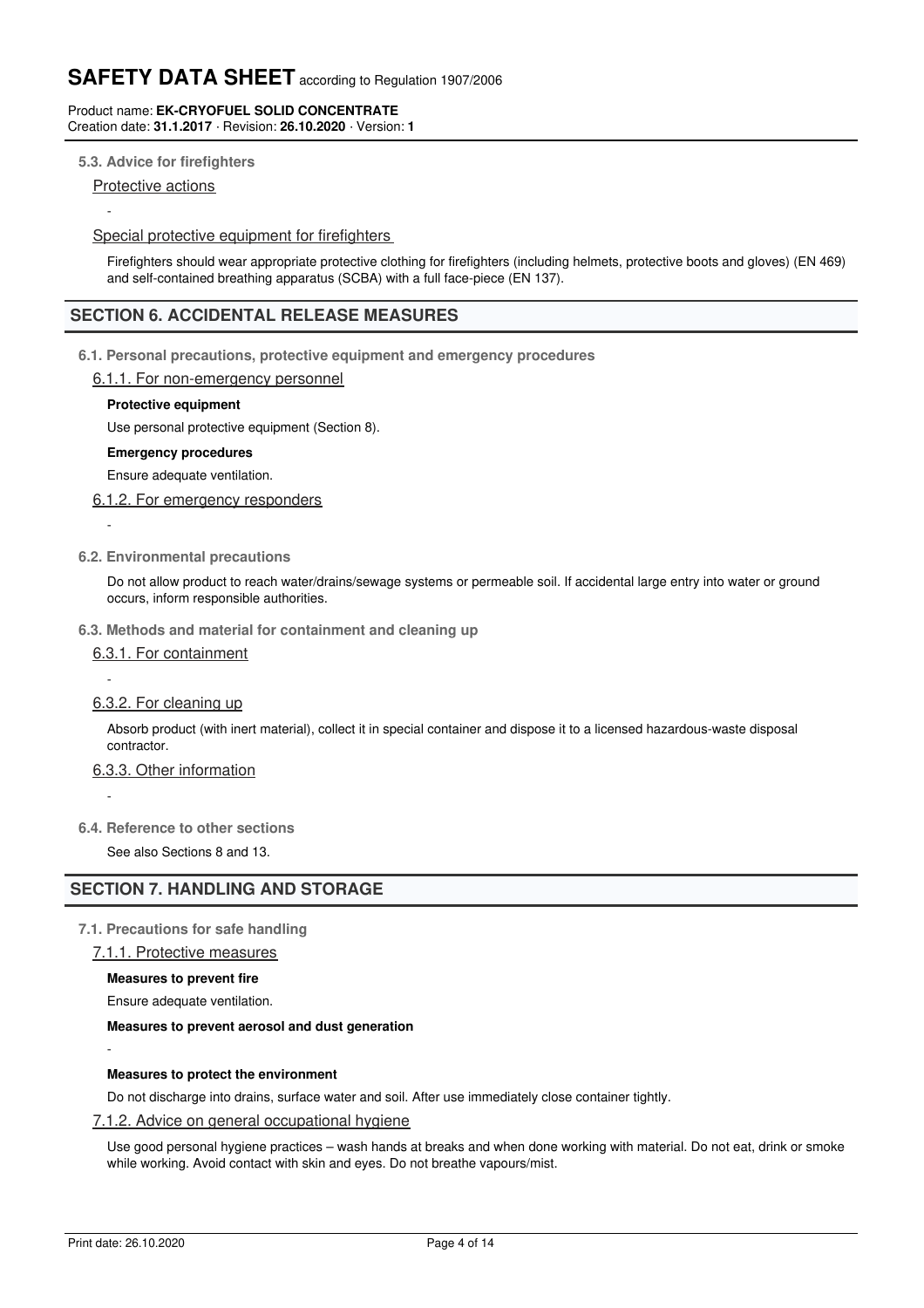#### Product name: **EK-CRYOFUEL SOLID CONCENTRATE** Creation date: **31.1.2017** · Revision: **26.10.2020** · Version: **1**

## **7.2. Conditions for safe storage, including any incompatibilities**

## 7.2.1. Technical measures and storage conditions

Keep away from food, drink and animal feeding stuffs. Store at room temperature. Keep out of the reach of children.

7.2.2. Packaging materials

The original container of producer.

7.2.3. Requirements for storage rooms and vessels

Close opened containers after use. Put the containers upright to prevent from leaking.

## 7.2.4. Storage class

-

-

-

-

## 7.2.5. Further information on storage conditions

**7.3. Specific end use(s)**

**Recommendations**

**Industrial sector specific solutions**

# **SECTION 8. EXPOSURE CONTROLS/PERSONAL PROTECTION**

## **8.1. Control parameters**

8.1.1. Occupational exposure limit values

| Name (CAS) |                                                                                                                    | <b>Limit values</b> |      | Short-term<br>exposure limit |                                                               |     | <b>Remarks Biological</b><br><b>Tolerance</b> |
|------------|--------------------------------------------------------------------------------------------------------------------|---------------------|------|------------------------------|---------------------------------------------------------------|-----|-----------------------------------------------|
|            | (ppm)                                                                                                              |                     |      | (ppm)                        | $ml/m3$ mg/m <sup>3</sup> ml/m <sup>3</sup> mg/m <sup>3</sup> |     | <b>Values</b>                                 |
|            | reaction mass of: 5-chloro-2-methyl-4-isothiazolin-3-one and 2-methyl-<br>2H-isothiazolin-3-one (3:1) (55965-84-9) |                     | 0.05 |                              |                                                               | 8 h |                                               |

## 8.1.2. Information on monitoring procedures

BS EN 14042:2003 Workplace atmospheres. Guide for the application and use of procedures for the assessment of exposure to chemical and biological agents. BS EN 482:2012+A1:2015 Workplace exposure. General requirements for the performance of procedures for the measurement of chemical agents. BS EN 689:2018 Workplace exposure. Measurement of exposure by inhalation to chemical agents. Strategy for testing compliance with occupational exposure limit values.

## 8.1.3. DNEL/DMEL values

#### **For components**

| <b>Name</b>                          | Type                |            | <b>Exposure route Exposure frequency</b> | Value                | Remark |
|--------------------------------------|---------------------|------------|------------------------------------------|----------------------|--------|
| sodium 2-ethylhexanoate (19766-89-3) | Worker              | dermal     | long term (systemic effects)             | 2 mg/kg bw/day       |        |
| sodium 2-ethylhexanoate (19766-89-3) | Worker              | inhalation | long term (systemic effects)             | 14 mg/m $3$          |        |
| sodium 2-ethylhexanoate (19766-89-3) | Consumer oral       |            | long term (systemic effects)             | mg/kg bw/day         |        |
| sodium 2-ethylhexanoate (19766-89-3) | Consumer dermal     |            | long term (systemic effects)             | mg/kg bw/day         |        |
| sodium 2-ethylhexanoate (19766-89-3) | Consumer inhalation |            | long term (systemic effects)             | $3.5 \text{ mg/m}^3$ |        |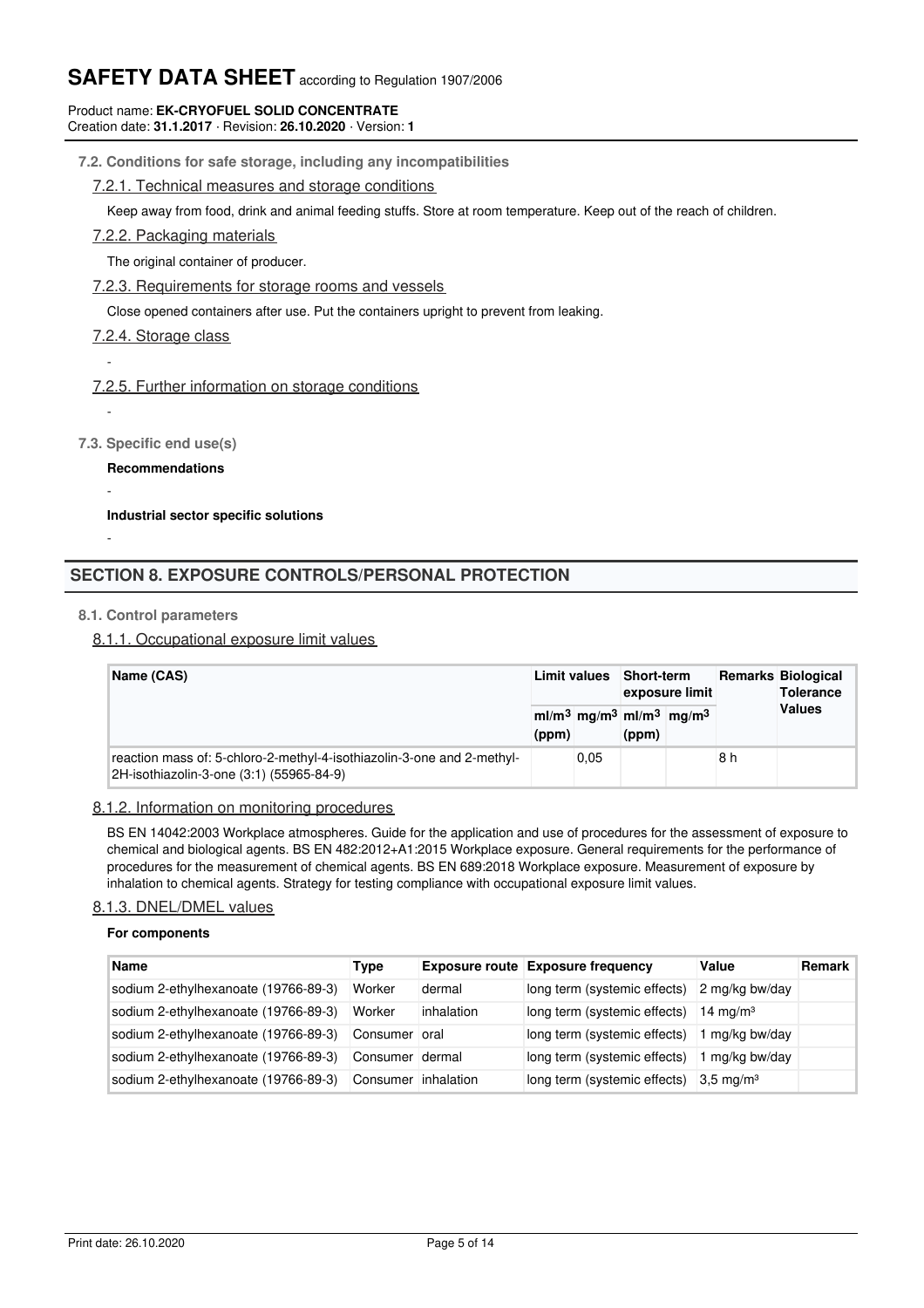Product name: **EK-CRYOFUEL SOLID CONCENTRATE** Creation date: **31.1.2017** · Revision: **26.10.2020** · Version: **1**

## 8.1.4. PNEC values

### **For components**

| Name                                 | <b>Exposure route</b>       | Value          | <b>Remark</b> |
|--------------------------------------|-----------------------------|----------------|---------------|
| sodium 2-ethylhexanoate (19766-89-3) | fresh water                 | $0,36$ mg/L    |               |
| sodium 2-ethylhexanoate (19766-89-3) | marine water                | $0.036$ mg/L   |               |
| sodium 2-ethylhexanoate (19766-89-3) | water, intermittent release | $0,493$ mg/L   |               |
| sodium 2-ethylhexanoate (19766-89-3) | fresh water sediment        | $0,301$ mg/kg  | dry weight    |
| sodium 2-ethylhexanoate (19766-89-3) | marine water sediment       | $0,0301$ mg/kg | dry weight    |
| sodium 2-ethylhexanoate (19766-89-3) | soil                        | $0,0579$ mg/kg | dry weight    |
| sodium 2-ethylhexanoate (19766-89-3) | water treatment plant       | 71,7 mg/L      |               |

### **8.2. Exposure controls**

## 8.2.1. Appropriate engineering control

#### **Substance/mixture related measures to prevent exposure during identified uses**

Use good personal hygiene practices – wash hands at breaks and when done working with material.

#### **Technical measures to prevent exposure**

Provide good ventilation and local exhaust in areas with increased concentration.

## 8.2.2. Personal protective equipment

## **Eye and face protection**

Safety glasses with side protection (EN 166).

#### **Hand protection**

Protective gloves (EN 374).

#### **Skin protection**

Cotton protective clothing and shoes that cover the entire foot (EN ISO 20345).

## **Respiratory protection**

#### **Thermal hazards**

-

-

-

## 8.2.3. Environmental exposure controls

## **SECTION 9. PHYSICAL AND CHEMICAL PROPERTIES**

### **9.1. Information on basic physical and chemical properties**

| <b>Physical state:</b> | liquid                            |
|------------------------|-----------------------------------|
| ⊺Colour:               | according to specification, milky |
| Odour:                 | characteristic                    |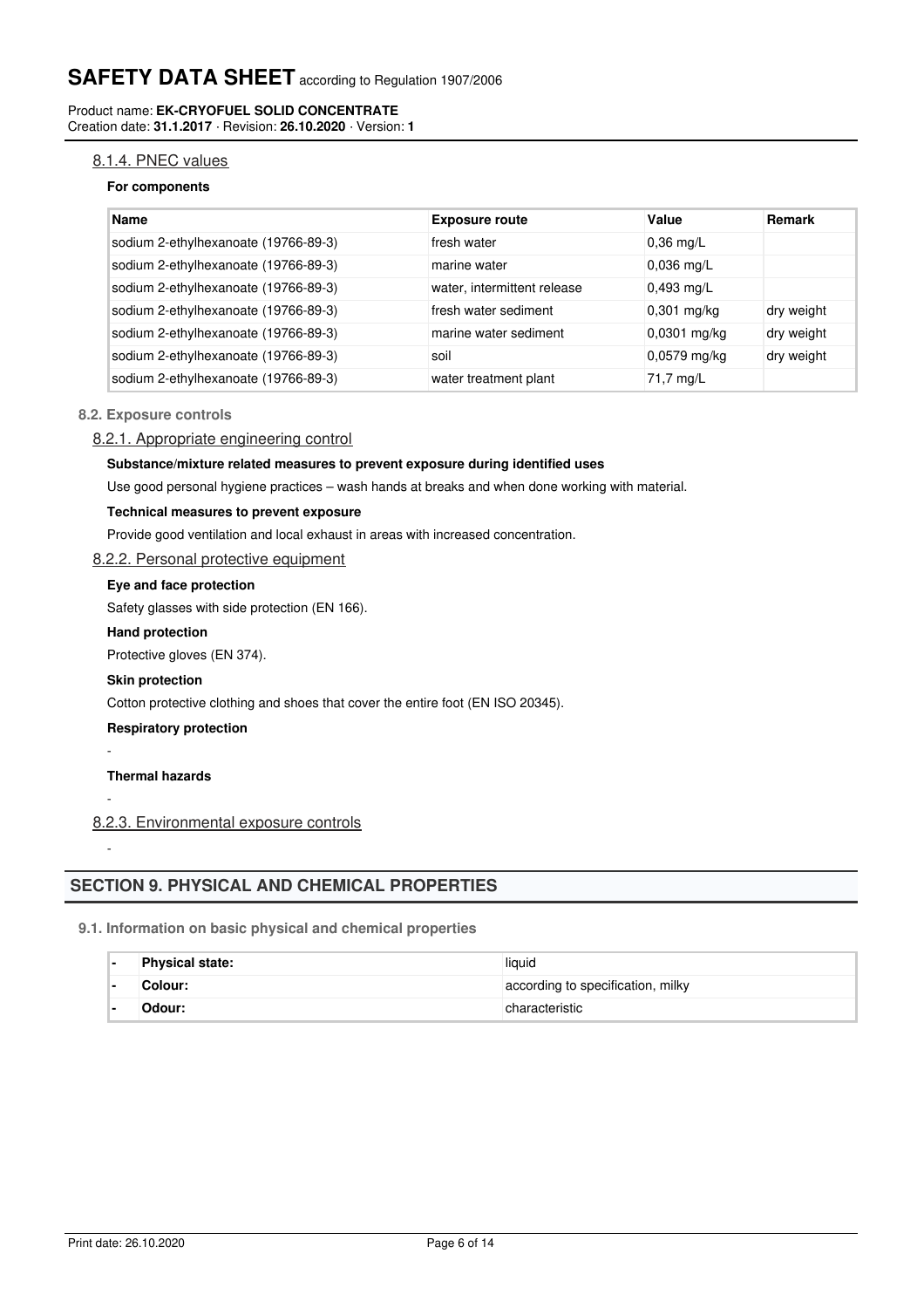Product name: **EK-CRYOFUEL SOLID CONCENTRATE** Creation date: **31.1.2017** · Revision: **26.10.2020** · Version: **1**

Important health, safety and environmental information

|   | pH                                  | $8 - 9$ at 20 °C                                       |
|---|-------------------------------------|--------------------------------------------------------|
| ۰ | Melting point/freezing point        | No information.                                        |
| ۰ | Initial boiling point/boiling range | No information.                                        |
| ٠ | <b>Flash point</b>                  | No information.                                        |
| ٠ | <b>Evaporation rate</b>             | No information.                                        |
| ۰ | Flammability (solid, gas)           | No information.                                        |
| ٠ | Explosion limits (vol%)             | No information.                                        |
| ٠ | Vapour pressure                     | No information.                                        |
|   | Vapour density                      | No information.                                        |
|   | <b>Density</b>                      | Density:<br>ca. 1 g/cm <sup>3</sup> at 20 $^{\circ}$ C |
|   | <b>Solubility</b>                   | Water:<br>miscible                                     |
| ٠ | <b>Partition coefficient</b>        | No information.                                        |
| ٠ | <b>Auto-ignition temperature</b>    | No information.                                        |
| ٠ | <b>Decomposition temperature</b>    | No information.                                        |
| ٠ | <b>Viscosity</b>                    | No information.                                        |
|   | <b>Explosive properties</b>         | No information.                                        |
|   | <b>Oxidising properties</b>         | No information.                                        |
|   |                                     |                                                        |

### **9.2. Other information**

**- Remarks:**

# **SECTION 10. STABILITY AND REACTIVITY**

#### **10.1. Reactivity**

-

-

-

**10.2. Chemical stability**

Product is stable under normal conditions of use, recommended handling and storage conditions.

- **10.3. Possibility of hazardous reactions**
- **10.4. Conditions to avoid**

No special precautions required. Consider the directions for use and storage.

- **10.5. Incompatible materials**
- **10.6. Hazardous decomposition products**

Under normal use conditions no hazardous decomposition products are expected. In case of fire/explosion vapours/gases that pose a health hazard are released.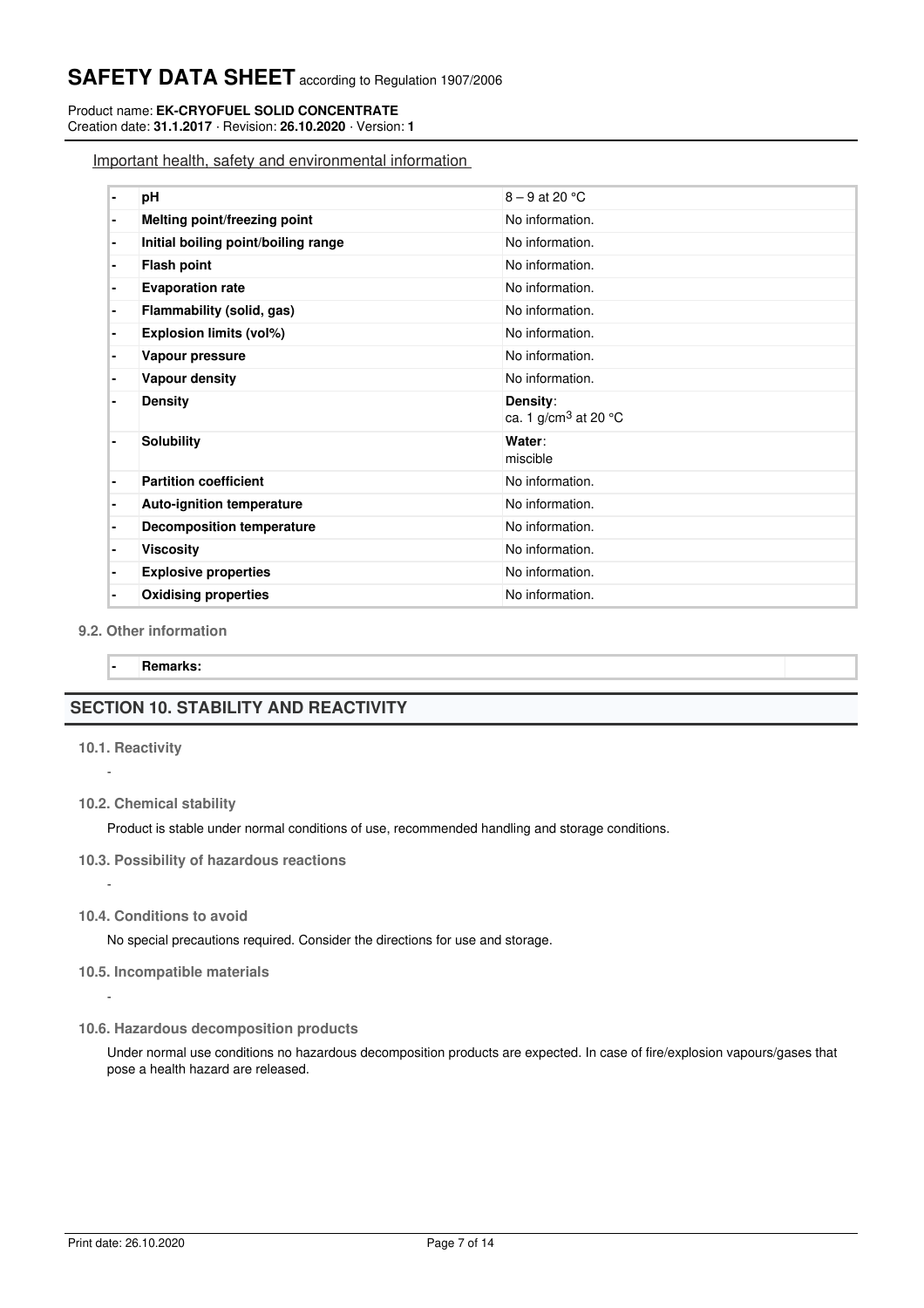Product name: **EK-CRYOFUEL SOLID CONCENTRATE** Creation date: **31.1.2017** · Revision: **26.10.2020** · Version: **1**

# **SECTION 11. TOXICOLOGICAL INFORMATION**

## **11.1. Information on toxicological effects**

(a) Acute toxicity

| <b>Name</b>                                                                                                                   | <b>Exposure</b><br>route |                 | <b>Type Species Time Value</b> |     |                          |                    | <b>Method Remark</b> |
|-------------------------------------------------------------------------------------------------------------------------------|--------------------------|-----------------|--------------------------------|-----|--------------------------|--------------------|----------------------|
| sodium 2-ethylhexanoate (19766-89-3)                                                                                          | oral                     | $LD_{50}$ rat   |                                |     | 2043<br>mg/kg<br>bw      | OECD<br>401        |                      |
| sodium 2-ethylhexanoate (19766-89-3)                                                                                          | dermal                   | $LD_{50}$ rat   |                                |     | > 2000<br>mg/kg<br>bw    | <b>OECD</b><br>402 |                      |
| sodium 2-ethylhexanoate (19766-89-3)                                                                                          | inhalation<br>(vapours)  | LC <sub>0</sub> | rat                            | 8 h | 0,11<br>mg/l             | OECD<br>403        |                      |
| reaction mass of: 5-chloro-2-methyl-4-isothiazolin-3-one and 2-methyl-<br>2H-isothiazolin-3-one (3:1) (55965-84-9)            | oral                     | $LD_{50}$ rat   |                                |     | 53<br>mg/kg              |                    |                      |
| reaction mass of: 5-chloro-2-methyl-4-isothiazolin-3-one and 2-methyl- inhalation<br>2H-isothiazolin-3-one (3:1) (55965-84-9) |                          | $LC_{50}$ rat   |                                | 4 h | 330<br>mg/m <sup>3</sup> |                    |                      |
| reaction mass of: 5-chloro-2-methyl-4-isothiazolin-3-one and 2-methyl- inhalation<br>2H-isothiazolin-3-one (3:1) (55965-84-9) |                          | $LG_{50}$ rat   |                                | 4 h | 2,36<br>mg/l             |                    |                      |
| reaction mass of: 5-chloro-2-methyl-4-isothiazolin-3-one and 2-methyl- dermal<br>2H-isothiazolin-3-one (3:1) (55965-84-9)     |                          |                 | $LD_{50}$ rabbit               |     | 660<br>mg/kg             |                    |                      |

## (b) Skin corrosion/irritation

| <b>Name</b>                                                                                                        | Species Time Result |                |     | <b>Method Remark</b> |
|--------------------------------------------------------------------------------------------------------------------|---------------------|----------------|-----|----------------------|
| reaction mass of: 5-chloro-2-methyl-4-isothiazolin-3-one and 2-methyl-2H-isothiazolin-3-<br>one (3:1) (55965-84-9) | rabbit              | Corrosive OECD | 404 |                      |

## (c) Serious eye damage/irritation

No information.

(d) Respiratory or skin sensitisation

| Name                                                                                                               | <b>Exposure Species Time Result</b><br>route |  |                                                | <b>Method Remark</b> |
|--------------------------------------------------------------------------------------------------------------------|----------------------------------------------|--|------------------------------------------------|----------------------|
| reaction mass of: 5-chloro-2-methyl-4-isothiazolin-3-one and 2-<br>methyl-2H-isothiazolin-3-one (3:1) (55965-84-9) | dermal                                       |  | May cause<br>sensitisation by skin<br>contact. |                      |

### (e) (Germ cell) mutagenicity

| <b>Name</b>                                                               | <b>Type Species Time Result</b> |            | Method Remark |
|---------------------------------------------------------------------------|---------------------------------|------------|---------------|
| reaction mass of: 5-chloro-2-methyl-4-isothiazolin-3-one and 2-methyl-2H- |                                 | <b>Not</b> |               |
| sothiazolin-3-one (3:1) (55965-84-9)                                      |                                 | mutagenic. |               |

## (f) Carcinogenicity

| Name                                                                                                                 | <b>Exposure Type Species Time Value Result</b><br>route |  |  |                      | <b>Method Remark</b> |
|----------------------------------------------------------------------------------------------------------------------|---------------------------------------------------------|--|--|----------------------|----------------------|
| reaction mass of: 5-chloro-2-methyl-4-isothiazolin-3-one and<br>$2$ -methyl-2H-isothiazolin-3-one (3:1) (55965-84-9) |                                                         |  |  | Not<br>carcinogenic. |                      |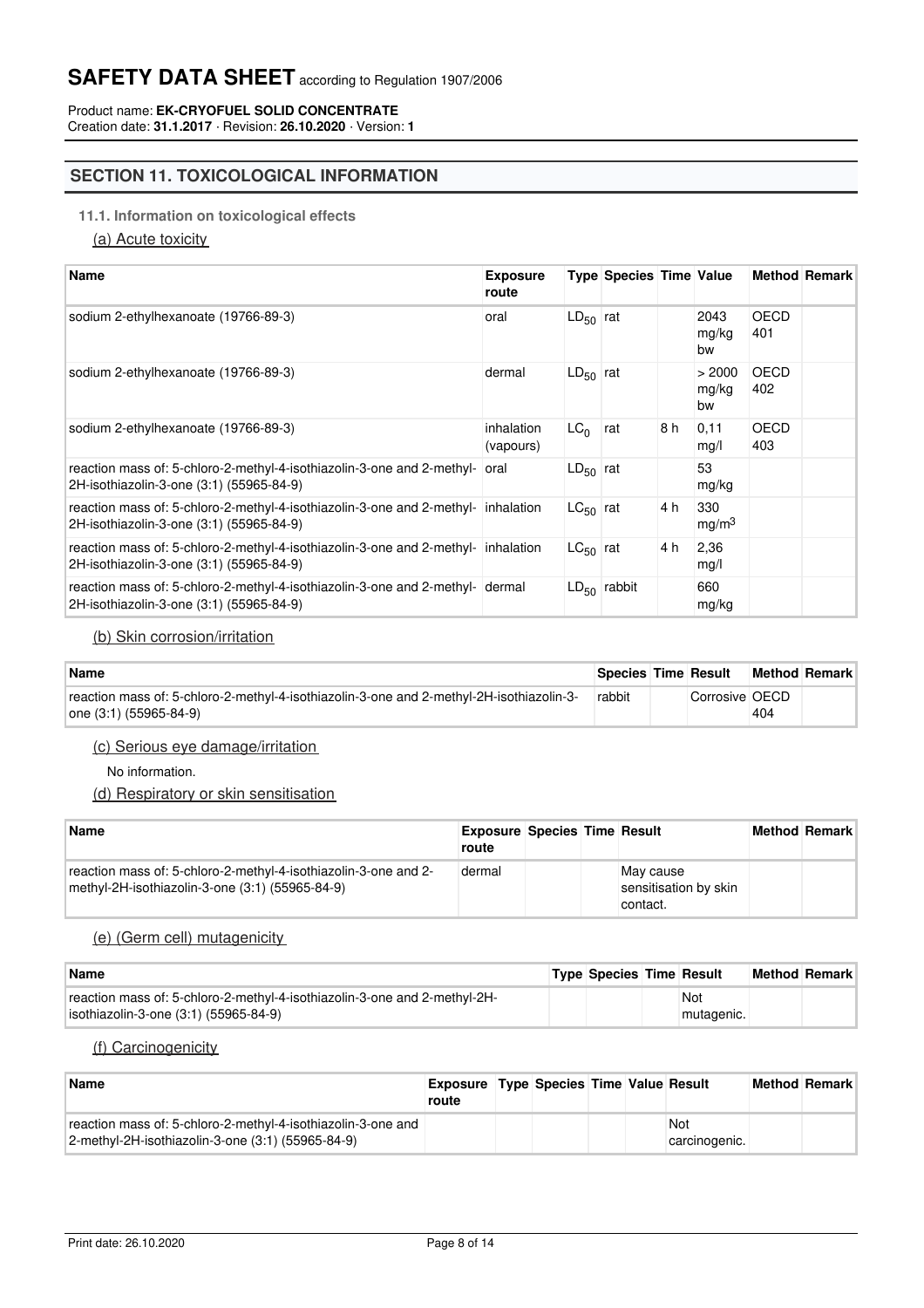#### Product name: **EK-CRYOFUEL SOLID CONCENTRATE** Creation date: **31.1.2017** · Revision: **26.10.2020** · Version: **1**

# (g) Reproductive toxicity

| <b>Name</b>                                                                                                            | Reproductive Type Species Time Value Result<br>toxicity type |       |  |                                                                                         | <b>Method Remark</b> |
|------------------------------------------------------------------------------------------------------------------------|--------------------------------------------------------------|-------|--|-----------------------------------------------------------------------------------------|----------------------|
| sodium 2-ethylhexanoate (19766-89-3)                                                                                   | Teratogenicity oral                                          | rat   |  | Increased incidence of<br>malformations.<br>delayed fetal growth,<br>lower birth rates. | $(2-EXA)$            |
| sodium 2-ethylhexanoate (19766-89-3)                                                                                   | Teratogenicity                                               | mouse |  | birth malformations                                                                     | intraperitoneal      |
| reaction mass of: 5-chloro-2-methyl-4-<br>isothiazolin-3-one and 2-methyl-2H-<br>isothiazolin-3-one (3:1) (55965-84-9) |                                                              |       |  | Not toxic for<br>reproduction.                                                          |                      |

## Summary of evaluation of the CMR properties

The product is not classified as carcinogenic, mutagenic or toxic for reproduction.

### (h) STOT-single exposure

No information.

# (i) STOT-repeated exposure

| <b>Name</b>                                                                                                                         | <b>Exposure Type Species Time Organ Value Result</b><br>route |     |  |                                                                                                                                                    | <b>Method Remark</b> |
|-------------------------------------------------------------------------------------------------------------------------------------|---------------------------------------------------------------|-----|--|----------------------------------------------------------------------------------------------------------------------------------------------------|----------------------|
| sodium 2-ethylhexanoate (19766-89-<br> 3)                                                                                           | oral                                                          | rat |  | 2-Ethylhexanoic acid (2-<br>EXA) caused an increase in<br>liver size and enzyme levels<br>when repeatedly<br>administered to rats via the<br>diet. |                      |
| reaction mass of: 5-chloro-2-methyl-4- inhalation -<br>isothiazolin-3-one and 2-methyl-2H-<br>isothiazolin-3-one (3:1) (55965-84-9) |                                                               |     |  | Excessive exposure may<br>cause irritation of the upper<br>respiratory tract (nose and<br>throat).                                                 |                      |

## (j) Aspiration hazard

| <b>Name</b>                                                                                                       | Result                                                                                                              | <b>Method Remark</b> |
|-------------------------------------------------------------------------------------------------------------------|---------------------------------------------------------------------------------------------------------------------|----------------------|
| reaction mass of: 5-chloro-2-methyl-4-isothiazolin-3-one<br>and 2-methyl-2H-isothiazolin-3-one (3:1) (55965-84-9) | During ingestion or vomiting, inhalation into the lungs may<br>occur, which can cause tissue damage or lung injury. |                      |

# **SECTION 12. ECOLOGICAL INFORMATION**

## **12.1. Toxicity**

12.1.1. Acute (short-term) toxicity

**For components**

| Substance (CAS Nr.)                                                                                                |                |                                | Type Value Exposure Species Organism Method Remark<br>time |                   |                    |                    |  |
|--------------------------------------------------------------------------------------------------------------------|----------------|--------------------------------|------------------------------------------------------------|-------------------|--------------------|--------------------|--|
| sodium 2-ethylhexanoate (19766-89-3)                                                                               |                | $ CC_{50}  > 100$ 96 h<br>mq/L |                                                            | fish              | Oryzias<br>latipes | <b>OECD</b><br>203 |  |
| reaction mass of: 5-chloro-2-methyl-4-isothiazolin-3-one and 2-<br>methyl-2H-isothiazolin-3-one (3:1) (55965-84-9) | $EC_{50}$ 0,16 | mq/L                           | 48 h                                                       | crustacea Daphnia | sp.                |                    |  |
|                                                                                                                    | $LC_{50}$ 0,19 | mg/L                           | 96 h                                                       | fish              |                    |                    |  |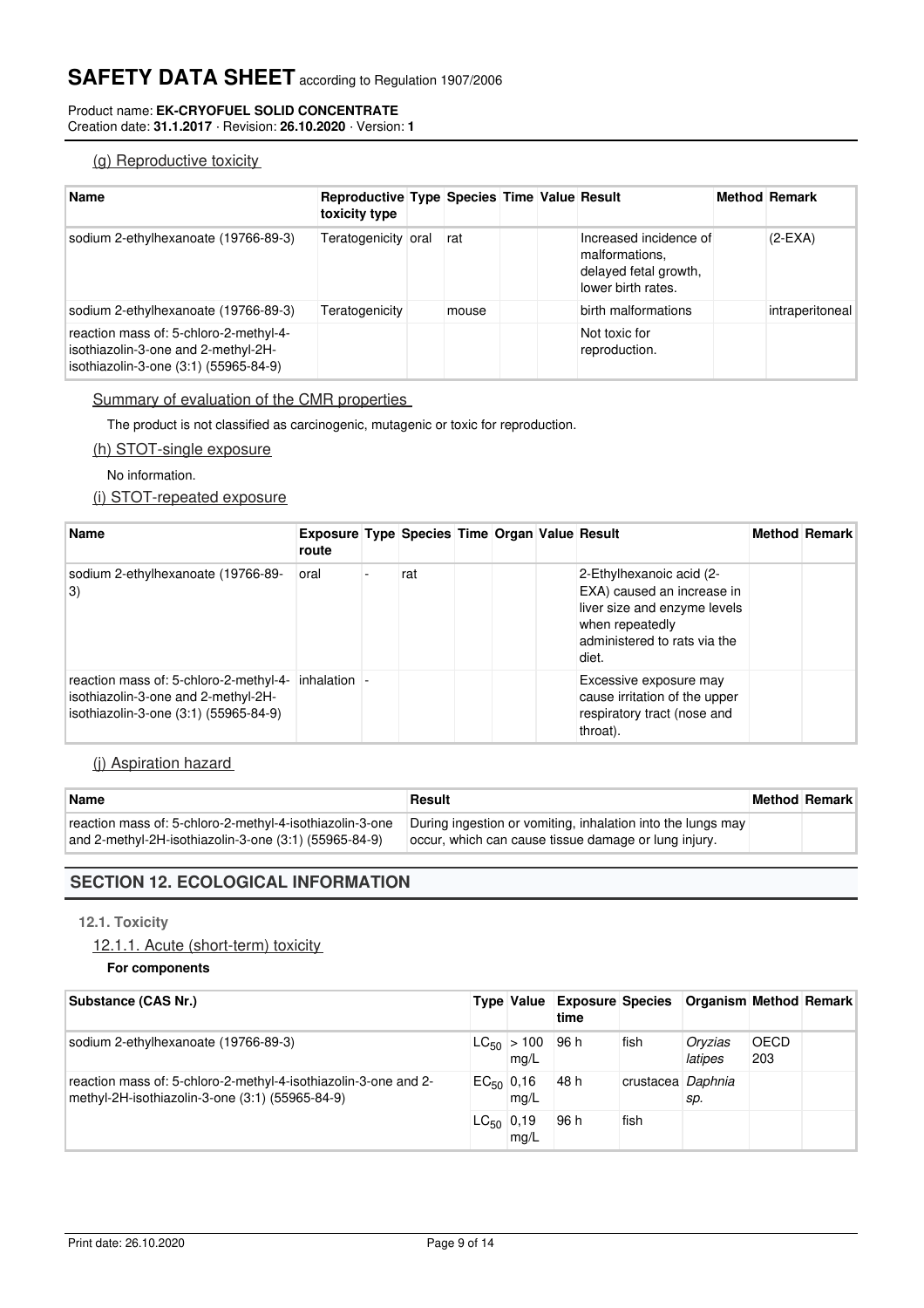#### Product name: **EK-CRYOFUEL SOLID CONCENTRATE** Creation date: **31.1.2017** · Revision: **26.10.2020** · Version: **1**

## 12.1.2. Chronic (long-term) toxicity

#### **For components**

| Substance (CAS Nr.)                                                                                                          | Type | Value | <b>Exposure Species</b><br>time |                     | Organism                    |             | Method Remark |
|------------------------------------------------------------------------------------------------------------------------------|------|-------|---------------------------------|---------------------|-----------------------------|-------------|---------------|
| reaction mass of: 5-chloro-2-methyl-4-isothiazolin-3-one and NOEC 0,098<br>2-methyl-2H-isothiazolin-3-one (3:1) (55965-84-9) |      | mq/l  | 28 days                         | fish                | Oncorhynchus OECD<br>mvkiss | 210         |               |
|                                                                                                                              |      | mq/l  | NOEC 0.0036 21 days             | crustaceans Daphnia | magna                       | OECD<br>211 |               |

## **12.2. Persistence and degradability**

12.2.1. Abiotic degradation, physical- and photo-chemical elimination

### **For components**

| Substance (CAS Nr.)                                                                                                    | <b>Environment Type / Method</b> | <b>Half</b><br>Time | <b>Evaluation Method Remark</b> |           |
|------------------------------------------------------------------------------------------------------------------------|----------------------------------|---------------------|---------------------------------|-----------|
| reaction mass of: 5-chloro-2-methyl-4-isothiazolin-3-one and 2- Air<br>methyl-2H-isothiazolin-3-one (3:1) (55965-84-9) | photodegradation $0.38 - 50\%$   | 1.3<br>days         |                                 | half-life |

## 12.2.2. Biodegradation

#### **For components**

| Substance (CAS Nr.)                                                                                                | Type                      |      | <b>Rate Time Evaluation</b> | <b>Method Remark</b> |  |
|--------------------------------------------------------------------------------------------------------------------|---------------------------|------|-----------------------------|----------------------|--|
| reaction mass of: 5-chloro-2-methyl-4-isothiazolin-3-one and 2-methyl-2H-<br>isothiazolin-3-one (3:1) (55965-84-9) | aerobic $> 60$ 28 readily | $\%$ | days biodegradable 301 D    | OECD                 |  |

## **12.3. Bioaccumulative potential**

## 12.3.1. Partition coefficient

## **For components**

| Substance (CAS Nr.)                                                                                                                    |          |  | Media Value Temperature pH Concentration Method |      |
|----------------------------------------------------------------------------------------------------------------------------------------|----------|--|-------------------------------------------------|------|
| reaction mass of: 5-chloro-2-methyl-4-isothiazolin-3-one and 2-methyl-2H- $log$ -0.71 - 20 °C<br>isothiazolin-3-one (3:1) (55965-84-9) | Kow 0.75 |  |                                                 | OECD |

## 12.3.2. Bioconcentration factor (BCF)

No information.

## **12.4. Mobility in soil**

12.4.1. Known or predicted distribution to environmental compartments

No information.

12.4.2. Surface tension

## No information.

## 12.4.3. Adsorption/Desorption

**For components**

| Substance (CAS Nr.)                                                                                                |      |    | Type Criterion Value Evaluation Method Remark |                       |
|--------------------------------------------------------------------------------------------------------------------|------|----|-----------------------------------------------|-----------------------|
| reaction mass of: 5-chloro-2-methyl-4-isothiazolin-3-one and 2-methyl-2H-<br>isothiazolin-3-one (3:1) (55965-84-9) | Soil | 28 |                                               | 'Koc.<br>estimation l |

## **12.5. Results of PBT and vPvB assessment**

No evaluation.

**12.6. Other adverse effects**

No information.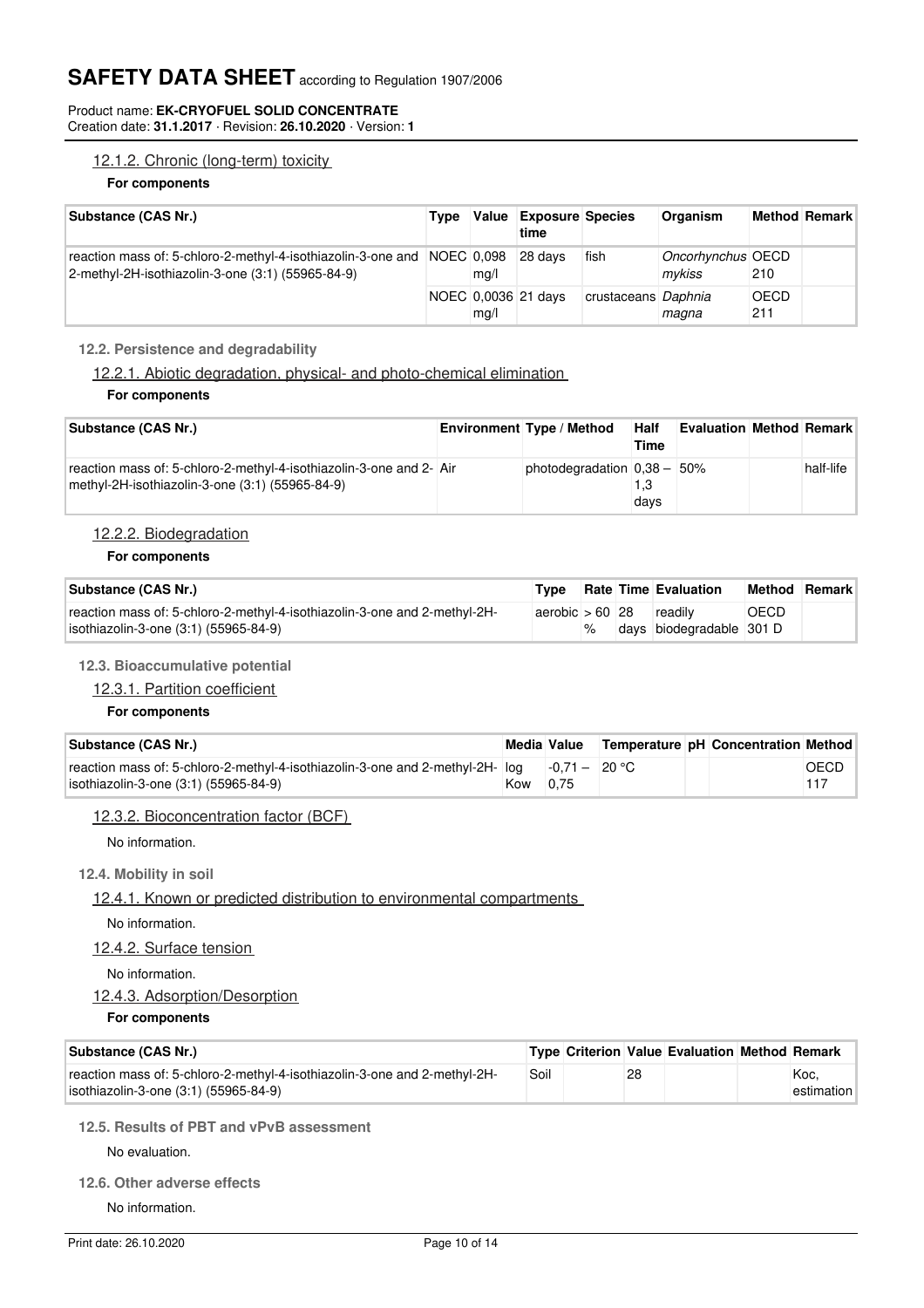#### Product name: **EK-CRYOFUEL SOLID CONCENTRATE** Creation date: **31.1.2017** · Revision: **26.10.2020** · Version: **1**

#### **12.7. Additional information**

#### **For product**

Do not allow to reach ground water, water courses or sewage system.

#### **For components**

#### **Substance: sodium 2-ethylhexanoate**

Do not allow to reach ground water, water bodies or sewage systems.

#### **Substance: reaction mass of: 5-chloro-2-methyl-4-isothiazolin-3-one and 2-methyl-2H-isothiazolin-3-one (3:1)**

This substance is not in Annex I of Regulation (EC) 2037/2000 on substances that deplete the ozone layer.

## **SECTION 13. DISPOSAL CONSIDERATIONS**

**13.1. Waste treatment methods**

### 13.1.1. Product / Packaging disposal

#### **Waste chemical**

Disposal must be made according to official regulations: deliver it to authorised collector/remover/transformer of hazardous waste.

#### **Waste codes / waste designations according to LoW**

16 01 14\* - antifreeze fluids containing dangerous substances

#### **Packaging**

Deliver completely emptied containers to approved waste disposal authorities.

#### **Waste codes / waste designations according to LoW**

15 01 02 - plastic packaging

#### 13.1.2. Waste treatment-relevant information

## 13.1.3. Sewage disposal-relevant information

13.1.4. Other disposal recommendations

-

-

-

# **SECTION 14. TRANSPORT INFORMATION**

**14.1. UN number**

Not applicable.

**14.2. UN proper shipping name**

ADR, RID, IMDG, ADN, IATA: Not dangerous according to transport regulations.

**14.3. Transport hazard class(es)**

Not applicable.

**14.4. Packing group**

Not applicable.

**14.5. Environmental hazards**

NO.

**14.6. Special precautions for user**

Not applicable.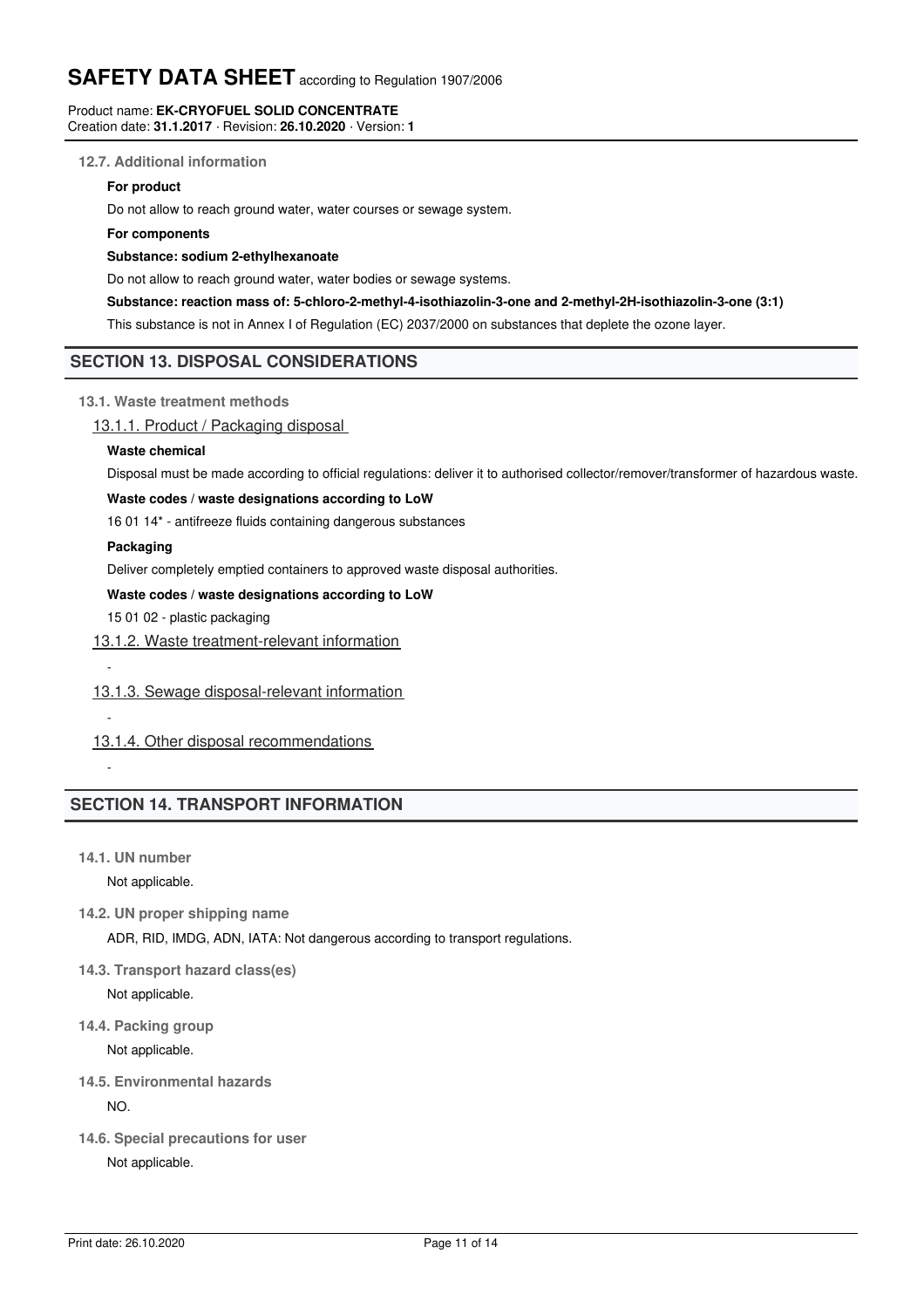#### Product name: **EK-CRYOFUEL SOLID CONCENTRATE** Creation date: **31.1.2017** · Revision: **26.10.2020** · Version: **1**

**14.7. Transport in bulk according to Annex II of Marpol and the IBC Code**

Not applicable.

# **SECTION 15. REGULATORY INFORMATION**

- **15.1. Safety, health and environmental regulations/legislation specific for the substance or mixture**
	- Regulation (EC) No 1907/2006 concerning the Registration, Evaluation, Authorisation and Restriction of Chemicals (REACH) (including last amendment Commission Regulation (EU) 2015/830)
	- Regulation (EC) No 1272/2008 on classification, labelling and packaging of substances and mixtures

## 15.1.1. Information according 2004/42/EC about limitation of emissions of volatile organic compounds (VOC-guideline)

Not applicable.

**15.2. Chemical Safety Assessment**

No Chemical Safety Assessment has been carried out for this substance/mixture by the supplier.

## **SECTION 16. OTHER INFORMATION**

#### Indication of changes

-

#### Abbreviations and acronyms

- ATE Acute Toxicity Estimate
- ADR European Agreement concerning the International Carriage of Dangerous Goods by Road
- ADN European Agreement concerning the International Carriage of Dangerous Goods by Inland Waterways
- CEN European Committee for Standardisation
- C&L Classification and Labelling
- CLP Classification Labelling Packaging Regulation; Regulation (EC) No 1272/2008
- CAS# Chemical Abstracts Service number
- CMR Carcinogen, Mutagen, or Reproductive Toxicant
- CSA Chemical Safety Assessment
- CSR Chemical Safety Report
- DMEL Derived Minimal Effect Level
- DNEL Derived No Effect Level
- DPD Dangerous Preparations Directive 1999/45/EC
- DSD Dangerous Substances Directive 67/548/EEC
- DU Downstream User
- EC European Community
- ECHA European Chemicals Agency
- EC-Number EINECS and ELINCS Number (see also EINECS and ELINCS)
- EEA European Economic Area (EU + Iceland, Liechtenstein and Norway)
- EEC European Economic Community
- EINECS European Inventory of Existing Commercial Substances
- ELINCS European List of notified Chemical Substances
- EN European Standard
- EQS Environmental Quality Standard
- EU European Union
- Euphrac European Phrase Catalogue
- EWC European Waste Catalogue (replaced by LoW see below)
- GES Generic Exposure Scenario
- GHS Globally Harmonized System
- IATA International Air Transport Association
- ICAO-TI Technical Instructions for the Safe Transport of Dangerous Goods by Air
- IMDG International Maritime Dangerous Goods
- IMSBC International Maritime Solid Bulk Cargoes
- IT Information Technology
- IUCLID International Uniform Chemical Information Database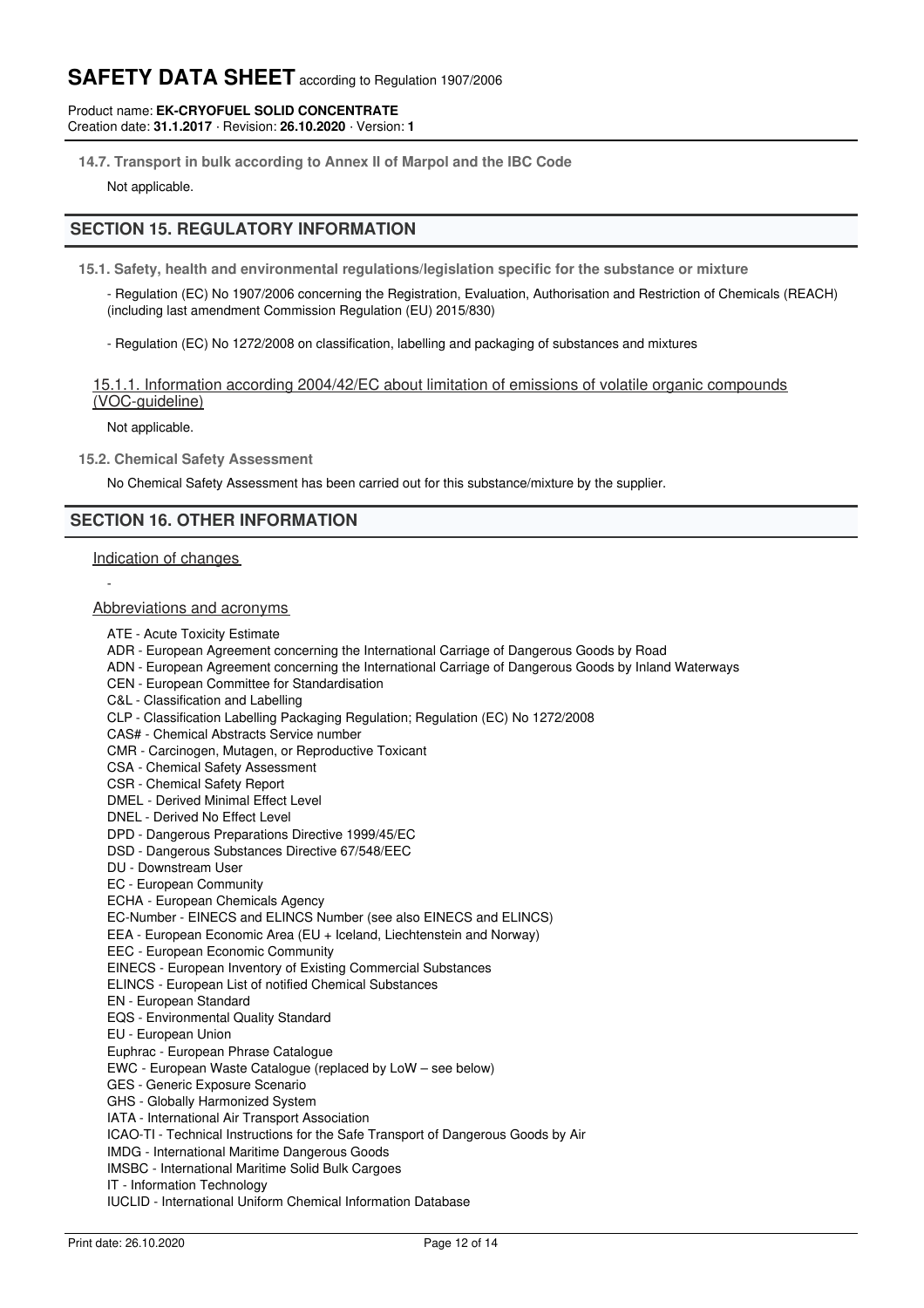#### Product name: **EK-CRYOFUEL SOLID CONCENTRATE** Creation date: **31.1.2017** · Revision: **26.10.2020** · Version: **1**

IUPAC - International Union for Pure Applied Chemistry JRC - Joint Research Centre Kow - octanol-water partition coefficient LC<sub>50</sub> - Lethal Concentration to 50 % of a test population LD $_{50}$  - Lethal Dose to 50% of a test population (Median Lethal Dose) LE - Legal Entity LoW - List of Wastes (see http://ec.europa.eu/environment/waste/framework/list.htm) LR - Lead Registrant M/I - Manufacturer / Importer MS - Member States MSDS - Material Safety Data Sheet OC - Operational Conditions OECD - Organization for Economic Co-operation and Development OEL - Occupational Exposure Limit OJ - Official Journal OR - Only Representative OSHA - European Agency for Safety and Health at work PBT - Persistent, Bioaccumulative and Toxic substance PEC - Predicted Effect Concentration PNEC(s) - Predicted No Effect Concentration(s) PPE - Personal Protection Equipment (Q)SAR - Qualitative Structure Activity Relationship REACH - Registration, Evaluation, Authorisation and Restriction of Chemicals Regulation (EC) No 1907/2006 RID - Regulations concerning the International Carriage of Dangerous Goods by Rail RIP - REACH Implementation Project RMM - Risk Management Measure SCBA - Self-Contained Breathing Apparatus SDS - Safety data sheet SIEF - Substance Information Exchange Forum SME - Small and Medium sized Enterprises STOT - Specific Target Organ Toxicity (STOT) RE - Repeated Exposure (STOT) SE - Single Exposure SVHC - Substances of Very High Concern UN - United Nations vPvB - Very Persistent and Very Bioaccumulative Key literature references and sources for data MSDS of ingredients of the product. List of relevant H phrases H301 Toxic if swallowed. H310 Fatal in contact with skin.

- H314 Causes severe skin burns and eye damage.
- H317 May cause an allergic skin reaction.
- H318 Causes serious eye damage.
- H330 Fatal if inhaled.
- H361d Suspected of damaging the unborn child.
- H400 Very toxic to aquatic life.
- H410 Very toxic to aquatic life with long lasting effects.
- EUH071 Corrosive to the respiratory tract.

The information of this SDS is based on the present state of our knowledge and meets the requirements of EU and national laws. The user's working conditions however, are beyond our knowledge and control. The product is not to be used for purposes other than those specified under Section 1 without a written permission. It remains the responsibility of the user to ensure that the necessary steps are taken to meet the laws and regulations. Handling of the product may only be done by people above 18 years of age, who are satisfactorily informed of how to do the work, the hazardous properties and necessary safety precautions. The information given in this SDS is to describe the product only in terms of health and safety requirements and should not, therefore, be construed as guaranteeing specific properties.